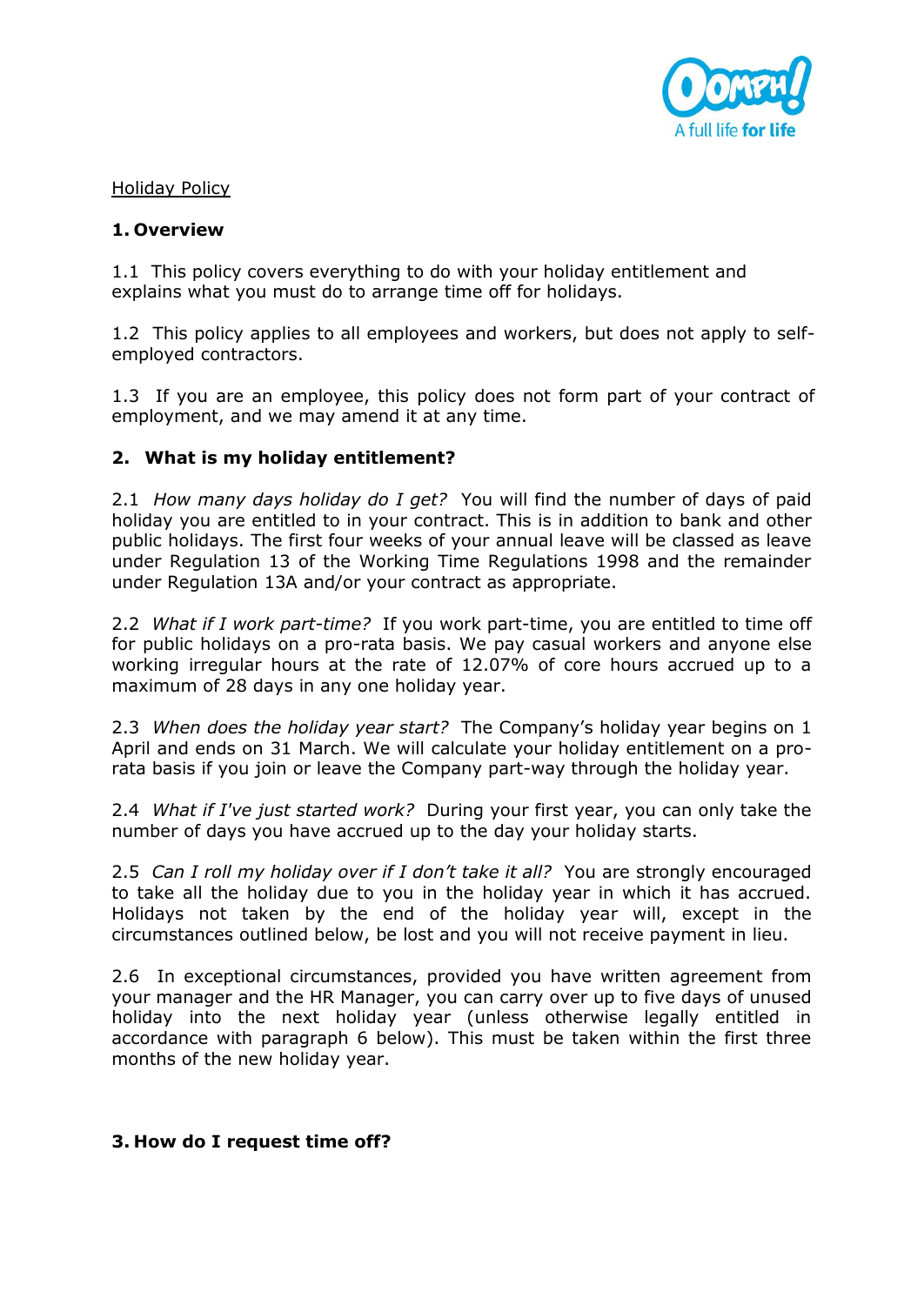

3.1 You can take a maximum of two weeks' holiday at any one time. You should put in your request as soon as you have chosen the dates, and at the minimum you should give us notice of at least twice the length of the time you want to take off.

3.2 You must make all requests for holiday leave by emailing a holiday form (obtained from HR) to your manager.

3.3 Your manager must approve all holiday requests and these are usually considered on a first come, first served basis. At popular times of the year particularly Christmas, Easter, and school holidays — we may need to rotate holiday allocation regardless of who put in the first request.

3.4 You may sometimes have to take your holiday on dates that we specify. This is most likely to be when the business is closed  $-$  over the Christmas and New Year period, for example  $-$  or to avoid busy periods, or because you still have not taken all the leave due to you in the current holiday year. If you are leaving the Company, we may also ask you to take your remaining holiday entitlement during your notice period.

3.5 Provided you have sufficient holiday entitlement, we will – wherever possible – try to fulfil requests for time off for a religious occasion. This will however be subject to our business requirements.

3.6 Your manager will always discuss alternative dates with you if we have to turn down a holiday request. If your request is refused and you take time off anyway, we will view it as an unauthorised absence and deal with the matter under our Disciplinary Procedure.

3.7 Do not make any travel arrangements or financial commitments until you have written confirmation that you can take the time off work. The Company will not be responsible if you suffer losses because your holiday request is refused, regardless of the reason.

#### **4. How much will I be paid?**

4.1 We will pay you at your normal rate while you are on holiday.

4.2 We will let you know whether any commission or overtime payments will be included in your holiday pay. If we do include these elements in your holiday pay on one occasion, it does not set a precedent and we reserve the right not to include them in the future.

# **5. What happens if I am sick during my holiday?**

5.1 If you are sick while on holiday, you can treat the time off as sick leave instead of holiday.

5.2 To reclaim your holiday time and take it at a later date, you must tell your manager as soon as possible (normally meaning while you are on holiday) and provide medical evidence  $-$  translated into English if necessary  $-$  of your illness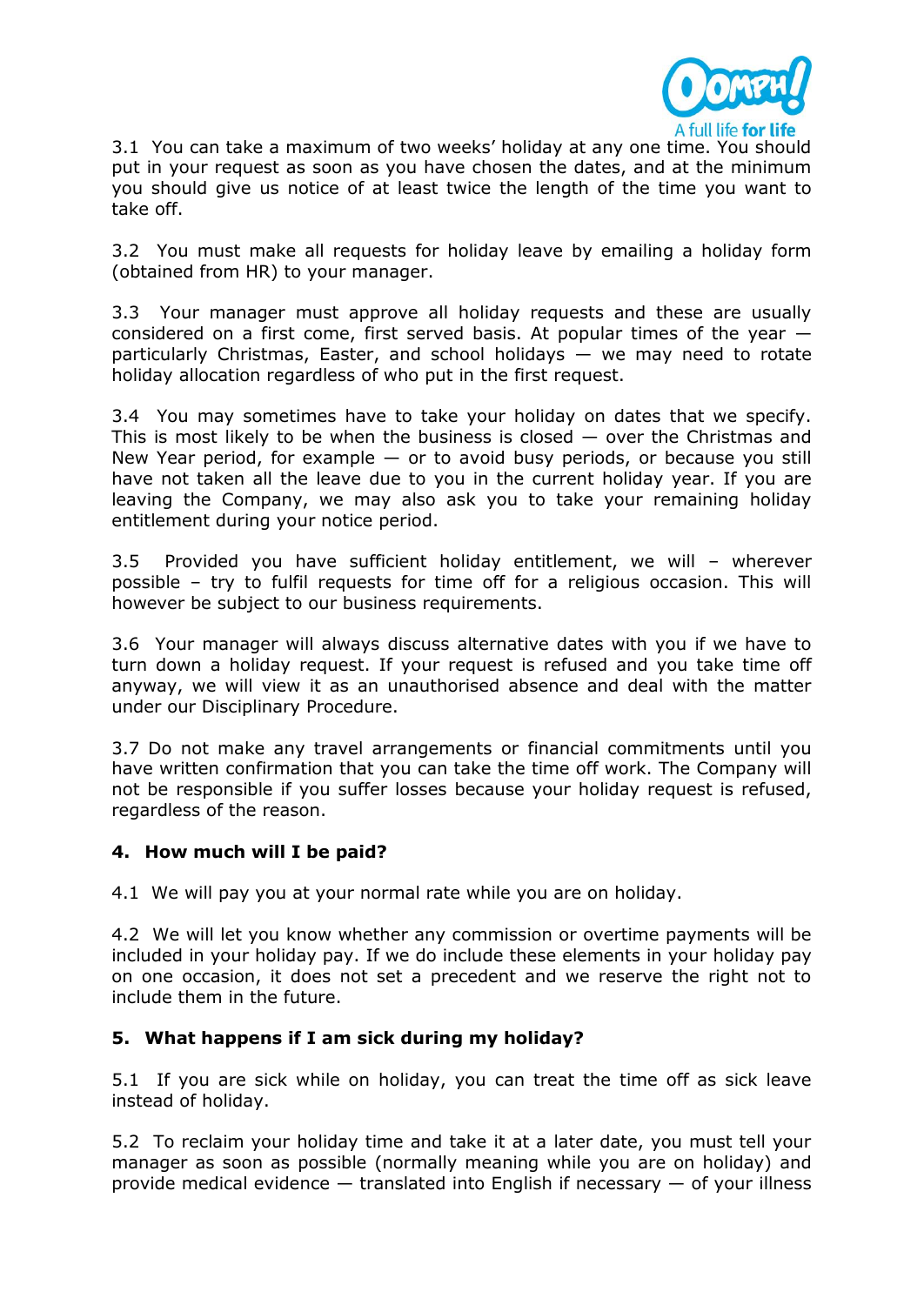

or injury. If you do not do this, we will treat your absence as holiday and not sick leave. You must then follow the procedure outlined above to book dates for another holiday.

5.3 Should you already be on sick leave at the start of a holiday period, and provided that you would not have been fit to work at any time during it, you may reschedule the affected days. You will need to provide medical evidence and follow the procedure outlined above.

5.4 We may pay you sick pay, rather than holiday pay, for any scheduled holiday days taken as sick leave provided you qualify under your contract of employment. You will need to follow the procedure above for your request to be considered.**]**

5.5 We will treat dishonest claims or any other abuse of this policy under our Disciplinary Policy.

#### **6. What happens to my holiday entitlement if I am on long-term absence?**

6.1 Your entitlement to annual leave accrues whenever you are off work longterm for any of the following reasons:

- sick leave;
- maternity and paternity leave;
- adoption leave;
- parental leave; or
- shared parental leave (known as family leave in this policy).

6.2 You may carry over unused holiday to the following year if your sick leave spans two holiday years or you return to work too near the end of the holiday year to fit in the time off due to you. Any holiday carried over will be lost if you do not take it within 18 months of the holiday year in which it accrued.

6.3 If you intend taking family leave and expect this to span two holiday years, you must give your manager as much notice as you can. You may carry over into the next holiday year any holiday entitlement that it is impractical for you take before the start of your family leave. This covers your full annual leave entitlement.

6.4 You should take any holiday leave you have carried over within the holiday year in which you return to work, unless a different timescale is agreed with your manager.

#### **7. What happens if I leave the Company?**

7.1 You will normally be required to use up any outstanding annual leave days during your notice period. This applies whether you resign or we give you notice that we are ending your employment.